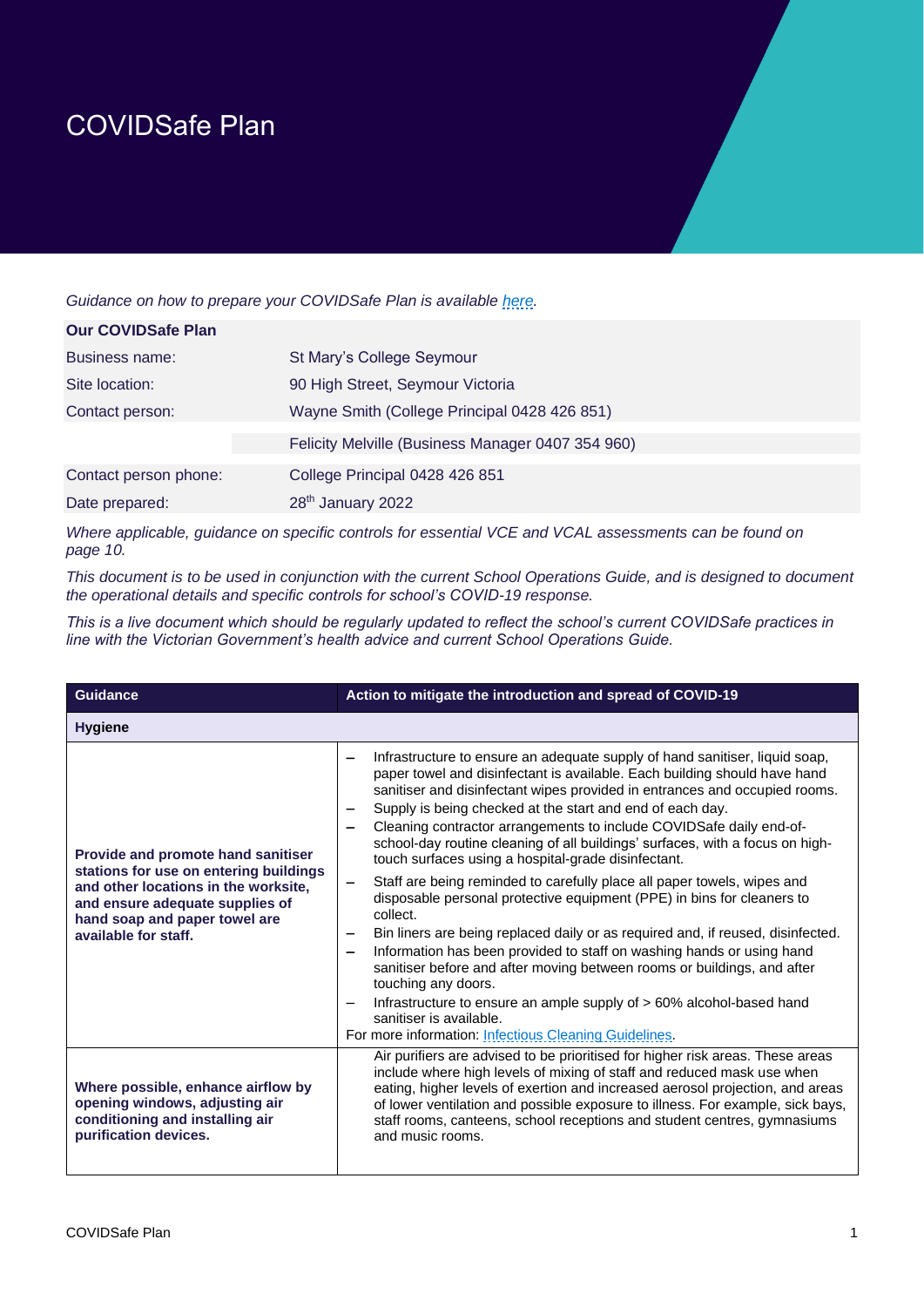| <b>Guidance</b>                                                                                                                                                                                                                                       | Action to mitigate the introduction and spread of COVID-19                                                                                                                                                                                                                                                                                                                                                                                                                                                                                                                                                                                                                                                                                                                                                                                                                                                                                                                                                                                                                                                                                                                                                                                                                                                                                |
|-------------------------------------------------------------------------------------------------------------------------------------------------------------------------------------------------------------------------------------------------------|-------------------------------------------------------------------------------------------------------------------------------------------------------------------------------------------------------------------------------------------------------------------------------------------------------------------------------------------------------------------------------------------------------------------------------------------------------------------------------------------------------------------------------------------------------------------------------------------------------------------------------------------------------------------------------------------------------------------------------------------------------------------------------------------------------------------------------------------------------------------------------------------------------------------------------------------------------------------------------------------------------------------------------------------------------------------------------------------------------------------------------------------------------------------------------------------------------------------------------------------------------------------------------------------------------------------------------------------|
|                                                                                                                                                                                                                                                       | Turn on mechanical ventilation, where available and practicable, is to run<br>systems during school hours including when rooms are unoccupied, and if<br>possible, ideally 2 hours before and after the use of a space. Where<br>available, timers can be used to manage operation.                                                                                                                                                                                                                                                                                                                                                                                                                                                                                                                                                                                                                                                                                                                                                                                                                                                                                                                                                                                                                                                       |
|                                                                                                                                                                                                                                                       | Air recirculation should be eliminated or minimised by setting air conditioning<br>$\qquad \qquad -$<br>units to use external air rather than recycling, where possible.                                                                                                                                                                                                                                                                                                                                                                                                                                                                                                                                                                                                                                                                                                                                                                                                                                                                                                                                                                                                                                                                                                                                                                  |
|                                                                                                                                                                                                                                                       | Demand-controlled ventilation controls that reduce air supply based on<br>occupancy or temperature should be disabled.                                                                                                                                                                                                                                                                                                                                                                                                                                                                                                                                                                                                                                                                                                                                                                                                                                                                                                                                                                                                                                                                                                                                                                                                                    |
|                                                                                                                                                                                                                                                       | Air conditioning filters should be maintained according to maintenance plans,<br>checked and cleaned with appropriate PPE.                                                                                                                                                                                                                                                                                                                                                                                                                                                                                                                                                                                                                                                                                                                                                                                                                                                                                                                                                                                                                                                                                                                                                                                                                |
|                                                                                                                                                                                                                                                       | Group activities have been rearranged to occur outdoors or in large indoor<br>$\qquad \qquad \qquad$<br>spaces where possible.<br>Staff are being encouraged to open windows and doors to promote airflow<br>$\overline{\phantom{0}}$<br>where possible.                                                                                                                                                                                                                                                                                                                                                                                                                                                                                                                                                                                                                                                                                                                                                                                                                                                                                                                                                                                                                                                                                  |
|                                                                                                                                                                                                                                                       | Heating/split system filters are being cleaned on a regular basis to reduce<br>the risk of airborne transmission.                                                                                                                                                                                                                                                                                                                                                                                                                                                                                                                                                                                                                                                                                                                                                                                                                                                                                                                                                                                                                                                                                                                                                                                                                         |
|                                                                                                                                                                                                                                                       | Air conditioning systems have been set to use fresh air.<br>$\qquad \qquad$<br>Not all mechanical systems can operate using outside air (for example, most<br>$\qquad \qquad$<br>split systems). Air conditioners that are unable to bring in outside air should<br>not be considered as providing mechanical ventilation.<br>Air conditioners may be used to provide thermal comfort, however if they<br>$\qquad \qquad -$<br>cannot use outside air, then they need to be used with other ventilation                                                                                                                                                                                                                                                                                                                                                                                                                                                                                                                                                                                                                                                                                                                                                                                                                                   |
|                                                                                                                                                                                                                                                       | strategies.<br>Aim to open windows and vents that are higher or towards the ceiling during<br>poor or windy weather.                                                                                                                                                                                                                                                                                                                                                                                                                                                                                                                                                                                                                                                                                                                                                                                                                                                                                                                                                                                                                                                                                                                                                                                                                      |
|                                                                                                                                                                                                                                                       | Keep exhaust fans are to be used as much as possible.                                                                                                                                                                                                                                                                                                                                                                                                                                                                                                                                                                                                                                                                                                                                                                                                                                                                                                                                                                                                                                                                                                                                                                                                                                                                                     |
|                                                                                                                                                                                                                                                       | Take measures to maintain thermal, noise and other comfort, such as<br>flexible uniform and seating arrangements.                                                                                                                                                                                                                                                                                                                                                                                                                                                                                                                                                                                                                                                                                                                                                                                                                                                                                                                                                                                                                                                                                                                                                                                                                         |
|                                                                                                                                                                                                                                                       | The College staff are encouraged to avoid or reduce the use of spaces that<br>$\qquad \qquad -$<br>can't be ventilated with fresh outdoor air, including spaces with windows that<br>don't open or open to environments with poor air quality or other pollutants.<br>Rotate the use of spaces that can be well ventilated if required.                                                                                                                                                                                                                                                                                                                                                                                                                                                                                                                                                                                                                                                                                                                                                                                                                                                                                                                                                                                                   |
|                                                                                                                                                                                                                                                       | Using more than one ventilation method creates greater opportunity to<br>$\overline{\phantom{0}}$<br>create a comfortable learning environment and maximising ventilation.                                                                                                                                                                                                                                                                                                                                                                                                                                                                                                                                                                                                                                                                                                                                                                                                                                                                                                                                                                                                                                                                                                                                                                |
|                                                                                                                                                                                                                                                       | For more information: School Operations Guide.                                                                                                                                                                                                                                                                                                                                                                                                                                                                                                                                                                                                                                                                                                                                                                                                                                                                                                                                                                                                                                                                                                                                                                                                                                                                                            |
|                                                                                                                                                                                                                                                       | For all school settings:                                                                                                                                                                                                                                                                                                                                                                                                                                                                                                                                                                                                                                                                                                                                                                                                                                                                                                                                                                                                                                                                                                                                                                                                                                                                                                                  |
| In areas or workplaces where it is<br>required, ensure all staff wear a face<br>covering and/or required PPE, unless<br>a lawful exception applies. Ensure<br>adequate face coverings and PPE are<br>available to staff who do not have<br>their own. | College teachers will be required to always wear masks indoors when not<br>actively teaching or communicating with students. Masks are not<br>compulsory for teachers and staff outdoors.<br>College students in Grade 3 and above must wear a face mask indoors at<br>$\bullet$<br>school, and Outside School Hours Care (OSHC) program, unless a lawful<br>exception applies. Students must wear face masks even if vaccinated.<br>Students are not required to wear masks outside.<br>When attending outdoor school camps and excursions, face masks are not<br>$\bullet$<br>mandatory, unless physical distancing cannot be maintained. Face masks<br>must continue to be worn when indoors on camps and excursions.<br>Everyone over eight years old must wear a face mask when travelling to<br>$\bullet$<br>and from school on public transport, taxis or ride share vehicles.<br>College staff must wear a face mask in all indoor settings, except where<br>$\bullet$<br>removal of a face mask is necessary for effective communication.<br>Visitors to the College aged eight and above must wear a face mask in all<br>$\bullet$<br>indoor spaces, unless a lawful exception applies.<br>Students in Foundation to Grade 2 are strongly recommended to wear a<br>$\bullet$<br>face mask indoors at school or an OSHC program. |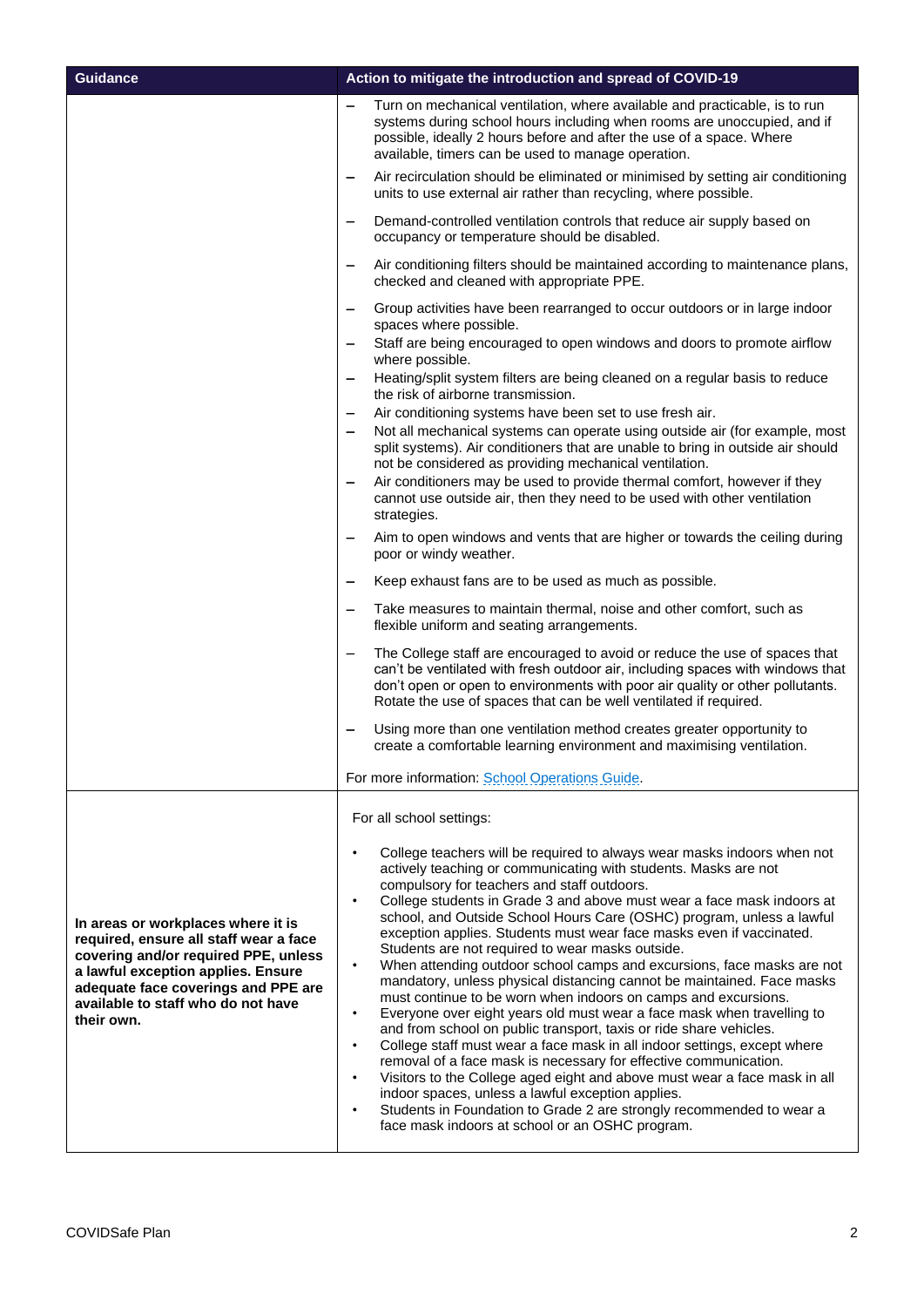| <b>Guidance</b>                                                                                                                                                                  | Action to mitigate the introduction and spread of COVID-19                                                                                                                                                                                                                                                                                                                                                                                                                                                                                                                                                                                                                                                                                                                                                                                                                                                                                                                                                                                                                                                                                                                                                                                                                                                                                                 |
|----------------------------------------------------------------------------------------------------------------------------------------------------------------------------------|------------------------------------------------------------------------------------------------------------------------------------------------------------------------------------------------------------------------------------------------------------------------------------------------------------------------------------------------------------------------------------------------------------------------------------------------------------------------------------------------------------------------------------------------------------------------------------------------------------------------------------------------------------------------------------------------------------------------------------------------------------------------------------------------------------------------------------------------------------------------------------------------------------------------------------------------------------------------------------------------------------------------------------------------------------------------------------------------------------------------------------------------------------------------------------------------------------------------------------------------------------------------------------------------------------------------------------------------------------|
|                                                                                                                                                                                  | A face mask must cover the nose and mouth. Face shields, scarves or<br>bandanas do not meet these requirements.                                                                                                                                                                                                                                                                                                                                                                                                                                                                                                                                                                                                                                                                                                                                                                                                                                                                                                                                                                                                                                                                                                                                                                                                                                            |
|                                                                                                                                                                                  | There are a number of lawful reasons for not wearing a face mask, including for<br>staff and students who are unable to wear a face mask due to the nature of their<br>disability, medical or mental health condition. Parent/carers of a student/s who<br>meet the criteria for an exception must provide their approval in writing for their<br>children to not wear a mask to the College.                                                                                                                                                                                                                                                                                                                                                                                                                                                                                                                                                                                                                                                                                                                                                                                                                                                                                                                                                              |
|                                                                                                                                                                                  | There is no requirement for a letter for medical exception for not wearing a face<br>mask from a medical practitioner.                                                                                                                                                                                                                                                                                                                                                                                                                                                                                                                                                                                                                                                                                                                                                                                                                                                                                                                                                                                                                                                                                                                                                                                                                                     |
|                                                                                                                                                                                  | Outside of lawful exceptions, the College must treat any deliberate and<br>persistent noncompliance with the face masks direction as a serious matter.<br>Usual College procedures for dealing with non-compliance with school rules<br>should be followed.                                                                                                                                                                                                                                                                                                                                                                                                                                                                                                                                                                                                                                                                                                                                                                                                                                                                                                                                                                                                                                                                                                |
|                                                                                                                                                                                  | For more information: DH guidance on face masks.                                                                                                                                                                                                                                                                                                                                                                                                                                                                                                                                                                                                                                                                                                                                                                                                                                                                                                                                                                                                                                                                                                                                                                                                                                                                                                           |
| Provide training to staff on the correct<br>use and disposal of face coverings<br>and PPE, and on good hygiene<br>practices and slowing the spread of<br>coronavirus (COVID-19). | All College staff have been briefed on infection control precautions:<br>Avoid people with fevers, sweats, chills or flu-like symptoms.<br>Use hand sanitiser between classes and after contact with commonly<br>$\overline{\phantom{0}}$<br>touched surfaces.<br>Maintain good cough etiquette.<br>Do not touch, kiss or hug others.<br>$\equiv$<br>Use disinfectant wipes to clean computers and desks between different<br>$\qquad \qquad -$<br>users and at the end of the day.<br>Where a student or staff member is identified as a positive case, education<br>contact tracing will no longer be a requirement.<br>The revised process is set out in Management of Confirmed Cases and<br>Household Contacts at School section of the School Operations Guide.                                                                                                                                                                                                                                                                                                                                                                                                                                                                                                                                                                                      |
| Replace high-touch communal items<br>with alternatives.                                                                                                                          | Progressive cleaning of high-touch surfaces throughout the school day is no<br>longer required, noting that schools have in place a range of complementary<br>COVIDSafe strategies to reduce transmission risk. The College will continue a<br>COVIDSafe routine and enhanced environmental cleaning and disinfection.<br>For more information:<br><b>School Operations Guide.</b><br><b>Infectious Cleaning Guidelines.</b>                                                                                                                                                                                                                                                                                                                                                                                                                                                                                                                                                                                                                                                                                                                                                                                                                                                                                                                               |
| <b>Cleaning</b>                                                                                                                                                                  |                                                                                                                                                                                                                                                                                                                                                                                                                                                                                                                                                                                                                                                                                                                                                                                                                                                                                                                                                                                                                                                                                                                                                                                                                                                                                                                                                            |
| Increase environmental cleaning<br>(including between changes of staff),<br>and ensure high-touch surfaces are<br>cleaned and disinfected regularly (at<br>least twice daily).   | Progressive cleaning of high-touch surfaces throughout the school day is no<br>longer required, noting that schools have in place a range of complementary<br>COVIDSafe strategies to reduce transmission risk. The College will continue a<br>COVIDSafe routine cleaning and ensure:<br>College staff have been informed of the enhanced contractor cleaning<br>arrangements and cleaning products.<br>College staff are being encouraged to regularly wipe down commonly<br>touched surfaces with disinfectant wipes between classes.<br><b>Deep Cleaning</b><br>The College has closed spaces that are not needed and only use the<br>administrative and teaching spaces needed to maintain physical distancing<br>requirements and effective learning conditions.<br>To help us deliver any necessary deep cleaning, it's recommended that the<br>College staff working on site:<br>keep desks neat and tidy<br>$\circ$<br>file important documents before leaving each day<br>$\circ$<br>take personal belongings home each day (such as jackets, shoes, hats,<br>$\circ$<br>gloves and face masks)<br>do not leave food or food containers out in the open (such as tea bags,<br>$\circ$<br>biscuits, fruit, used cups, used cutlery)<br>store away shared and loose items (such as toys, musical instruments,<br>$\circ$<br>and sporting equipment) |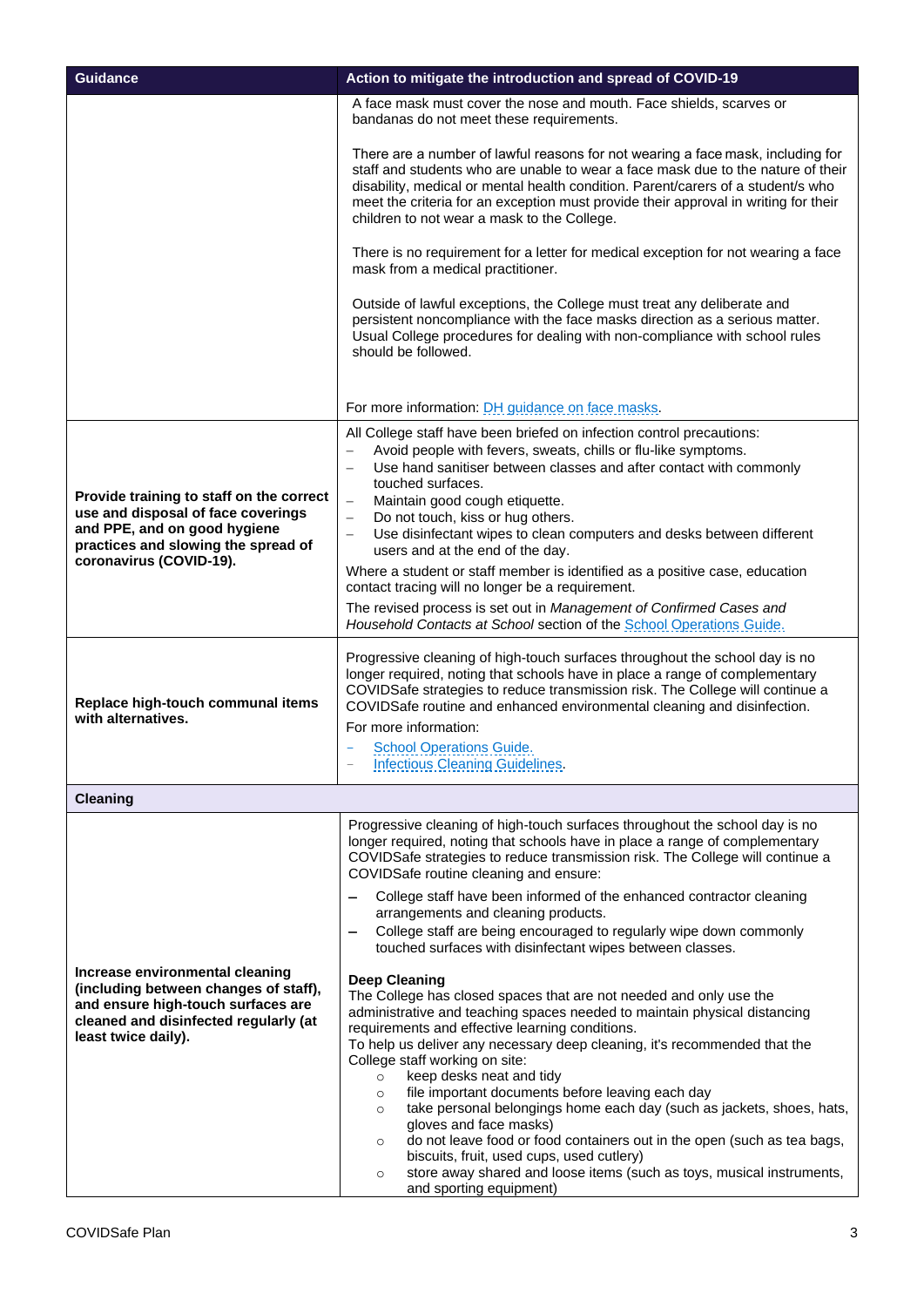| <b>Guidance</b>                                                                                                                                         | Action to mitigate the introduction and spread of COVID-19                                                                                                                                                                                                                                                                                                                                                                                                                                                                                                                                                                                                                                                                                                                                                                                                                                                                                                                                                                                                                                                                                                                                                                                                                                                                                                                                                                                                                                                                                                                                                                                                                                                                                                                                                                                                                                                                                                                                                                                                                                                                                                                                                                                                                                                                                                                                          |
|---------------------------------------------------------------------------------------------------------------------------------------------------------|-----------------------------------------------------------------------------------------------------------------------------------------------------------------------------------------------------------------------------------------------------------------------------------------------------------------------------------------------------------------------------------------------------------------------------------------------------------------------------------------------------------------------------------------------------------------------------------------------------------------------------------------------------------------------------------------------------------------------------------------------------------------------------------------------------------------------------------------------------------------------------------------------------------------------------------------------------------------------------------------------------------------------------------------------------------------------------------------------------------------------------------------------------------------------------------------------------------------------------------------------------------------------------------------------------------------------------------------------------------------------------------------------------------------------------------------------------------------------------------------------------------------------------------------------------------------------------------------------------------------------------------------------------------------------------------------------------------------------------------------------------------------------------------------------------------------------------------------------------------------------------------------------------------------------------------------------------------------------------------------------------------------------------------------------------------------------------------------------------------------------------------------------------------------------------------------------------------------------------------------------------------------------------------------------------------------------------------------------------------------------------------------------------|
|                                                                                                                                                         | keep personal cutlery in a sealed container, not left out on a<br>$\circ$<br>workstation.<br>For more information:<br><b>Infectious Cleaning Guidelines</b><br><b>Enhanced School Cleaning Guidelines.</b>                                                                                                                                                                                                                                                                                                                                                                                                                                                                                                                                                                                                                                                                                                                                                                                                                                                                                                                                                                                                                                                                                                                                                                                                                                                                                                                                                                                                                                                                                                                                                                                                                                                                                                                                                                                                                                                                                                                                                                                                                                                                                                                                                                                          |
| Ensure adequate supplies of cleaning<br>products, including detergent and<br>disinfectant.<br><b>Guidance</b>                                           | Cleaning contractor arrangements to include performing a thorough<br>COVIDSafe routine clean of all buildings' surfaces at the end of each day<br>and/or increased frequencies using a hospital-grade disinfectant.<br>The College staff are being encouraged to carefully place all waste and<br>$\qquad \qquad -$<br>disposable PPE in bins for cleaners to collect.<br>For more information: School Operations Guide.<br>Action to mitigate the introduction and spread of COVID-19                                                                                                                                                                                                                                                                                                                                                                                                                                                                                                                                                                                                                                                                                                                                                                                                                                                                                                                                                                                                                                                                                                                                                                                                                                                                                                                                                                                                                                                                                                                                                                                                                                                                                                                                                                                                                                                                                                              |
| Physical distancing and limiting workplace attendance                                                                                                   |                                                                                                                                                                                                                                                                                                                                                                                                                                                                                                                                                                                                                                                                                                                                                                                                                                                                                                                                                                                                                                                                                                                                                                                                                                                                                                                                                                                                                                                                                                                                                                                                                                                                                                                                                                                                                                                                                                                                                                                                                                                                                                                                                                                                                                                                                                                                                                                                     |
| Establish a system to screen<br>employees and visitors before<br>accessing the workplace. Employers<br>cannot require employees to work<br>when unwell. | The College staff must be fully vaccinated against COVID-19 or have a valid<br>medical exemption. A third dose of a COVID-19 vaccine is required by 25<br>February 2022 if eligible, or within 3 months and 2 weeks of receiving a second<br>dose to continue working in education settings. For more information see<br>'Required vaccinations for school staff' in the School Operations Guide.<br>Other workers performing work on the College site (both indoors and outdoors)<br>must be fully vaccinated against COVID-19 or have a valid medical exemption.<br>Other workers must also be advised to adhere to the COVIDSafe requirements<br>set out in <b>School Operations Guide</b> .<br>Under the COVID-19 Mandatory Vaccination (Specified Facilities) Directions, if a<br>worker is, or may be, scheduled to work at a specified facility, the operator must<br>collect, record and hold vaccination information about the worker. For the<br>purposes of our schools, this means employees and other workers, although<br>the information we collect, record and hold is different for those two categories.<br>Processes are already in place to record the vaccination status of employees in<br>Personnel Record System (PRS) or eHR/My HR. Schools will have to implement<br>a new process for recording vaccination status for other workers attending the<br>site, such as contractors, volunteers and certain visitors.<br>Examples of other workers in an education context include:<br>persons contracted to work at an educational facility, whether or not<br>engaged by the education operator (i.e. casual relief teachers, IT<br>personnel, NDIS providers, auditors, breakfast club suppliers)<br>staff of diocesan education offices who attend an educational facility (e.g.<br>allied health personnel)<br>staff of any other entity who attend an educational facility<br>volunteers who attend an educational facility and work in close proximity to<br>children, students or staff (including parent helpers)<br>students on placement at an educational facility. Employees who are<br>unvaccinated or have an unknown vaccination status are not allowed to<br>attend on site.<br>Employees who are unvaccinated or have an unknown vaccination status<br>are not allowed to attend on site.<br>Verification of vaccination status (visual verification only) |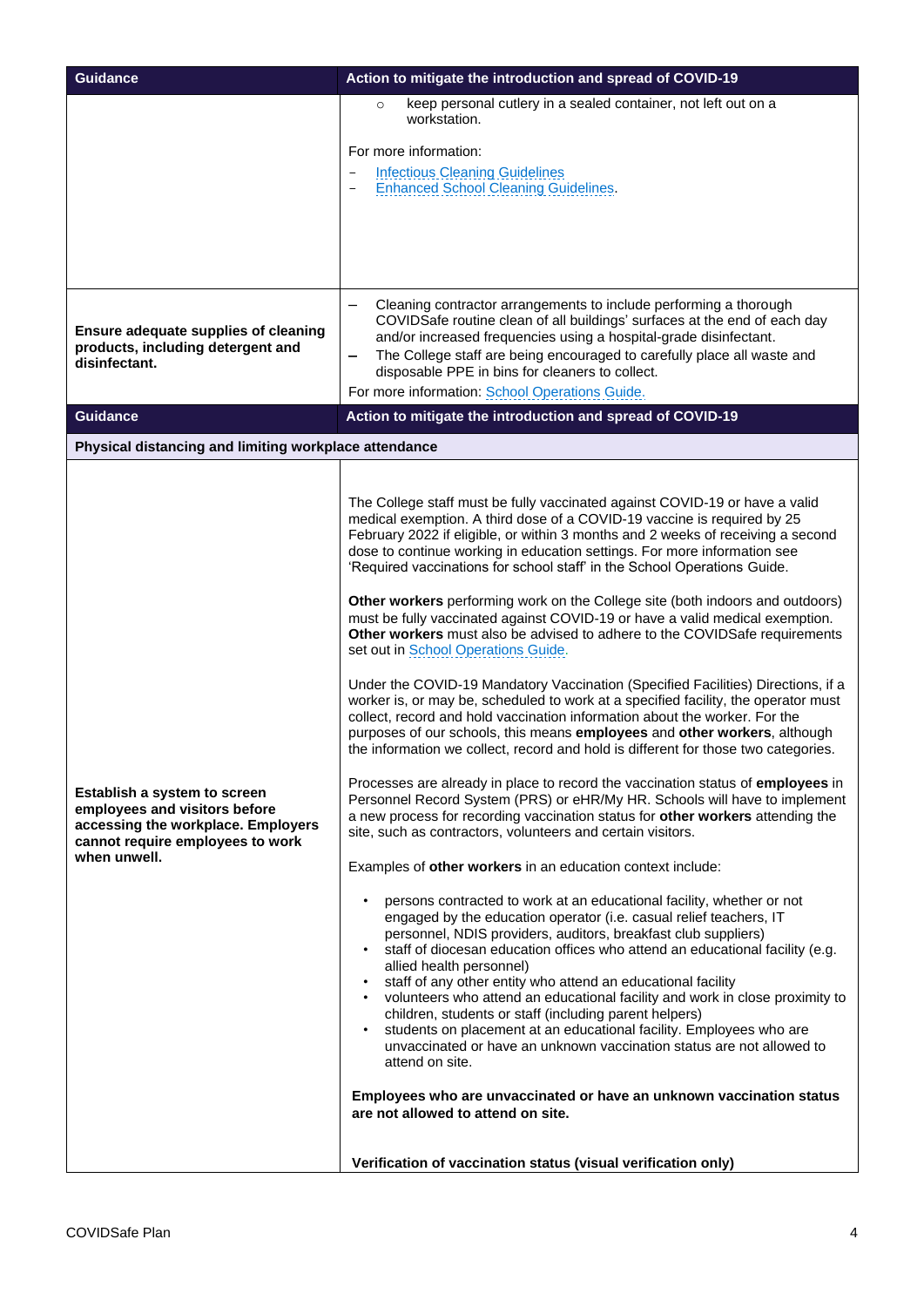| <b>Guidance</b> | Action to mitigate the introduction and spread of COVID-19                                                                                                                                                                                                                                                                                                                                                                                                                    |
|-----------------|-------------------------------------------------------------------------------------------------------------------------------------------------------------------------------------------------------------------------------------------------------------------------------------------------------------------------------------------------------------------------------------------------------------------------------------------------------------------------------|
|                 | All visitors attending the College, including for drop-off and pick-up, must adhere<br>to physical distancing, density limit and face mask requirements, and practise<br>respiratory etiquette and good hand hygiene.                                                                                                                                                                                                                                                         |
|                 | In addition, visitors who enter the College buildings must be fully vaccinated<br>against COVID-19 or have a valid medical exemption, with the following limited<br>exceptions:                                                                                                                                                                                                                                                                                               |
|                 | when attending to administer medical treatment to their own child when the<br>$\bullet$<br>treatment cannot be administered by the school<br>when attending to collect their child who is unwell and cannot leave the<br>٠<br>school building unaccompanied by their parent/carer<br>when attending for a momentary period that does not involve any sustained<br>$\bullet$<br>contact with staff or students, for example, to collect a completed art project<br>or similar. |
|                 | Visitors attending any event or activity inside a school building including, but not<br>limited to, tours, graduations, kindergarten transitions and whole-school events<br>are required to show evidence of vaccination.                                                                                                                                                                                                                                                     |
|                 | Meetings and other discussions (such as Student Support Group meetings) with<br>visitors who do not meet vaccination requirements should be held virtually.                                                                                                                                                                                                                                                                                                                   |
|                 | Visitors attending school sites for drop-off and pick-up who do not enter school<br>buildings do not need to comply with vaccination requirements.                                                                                                                                                                                                                                                                                                                            |
|                 | Any visitor who needs to access an early childhood education and care service<br>(including OSHC) and is required to traverse the school building to access the<br>service is required to check in, but does not need to show their vaccination<br>status.                                                                                                                                                                                                                    |
|                 | <b>Sighting vaccination status</b>                                                                                                                                                                                                                                                                                                                                                                                                                                            |
|                 | When visually verifying the vaccination status of a visitor, no information is<br>required to be recorded or retained. It is recommended that this verification<br>occurs at an easily controllable location, such as an entrance to the school<br>grounds or an entrance to a school building.                                                                                                                                                                               |
|                 | QR code check-in                                                                                                                                                                                                                                                                                                                                                                                                                                                              |
|                 | The use of Service Victoria QR codes for electronic record keeping is now<br>mandatory in all schools to enable the effective contact tracing of any COVID-19<br>cases.                                                                                                                                                                                                                                                                                                       |
|                 | Employees are not required to check in with a QR code.                                                                                                                                                                                                                                                                                                                                                                                                                        |
|                 | Other Workers are required to check in with a QR code.                                                                                                                                                                                                                                                                                                                                                                                                                        |
|                 | Visitors are required to check in with a QR code when entering school buildings<br>but not school grounds.                                                                                                                                                                                                                                                                                                                                                                    |
|                 | The College can permit parents to enter buildings onsite for student pick-up and<br>drop-off providing sufficient QR code locations are available for parents to check<br>in. Where this is not possible, parents should not be permitted to enter buildings<br>for pick-up and drop-off.                                                                                                                                                                                     |
|                 | All parents and carers attending the College, including for drop off and pick up<br>must also adhere to physical distancing, density limits, face mask requirements<br>and practise respiratory etiquette and good hand hygiene.                                                                                                                                                                                                                                              |
|                 | Parents and carers who enter the College buildings must check in using the QR<br>code.                                                                                                                                                                                                                                                                                                                                                                                        |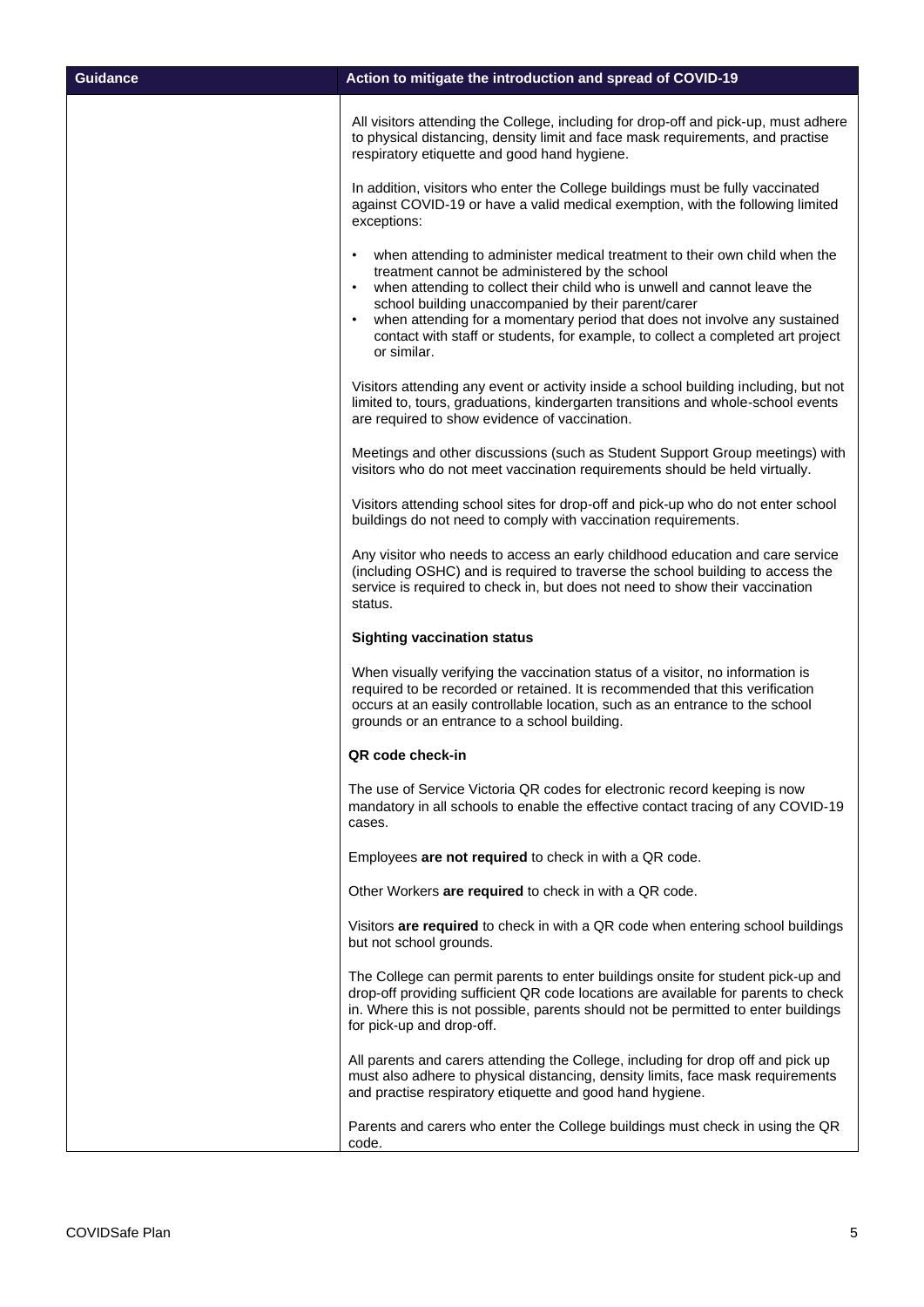| <b>Guidance</b>                                               | Action to mitigate the introduction and spread of COVID-19                                                                                                                                                                                                                                                                                                                                                                                                     |
|---------------------------------------------------------------|----------------------------------------------------------------------------------------------------------------------------------------------------------------------------------------------------------------------------------------------------------------------------------------------------------------------------------------------------------------------------------------------------------------------------------------------------------------|
|                                                               | Upon arrival at the office, staff, students, visitors and contractors to be reminded<br>to 'stay home if unwell'.                                                                                                                                                                                                                                                                                                                                              |
|                                                               | If upon arrival or during the day anyone exhibits COVID-19 symptoms, they will<br>be immediately isolated. An incident report will be completed and the person<br>encouraged to self-isolate until they can be tested and receive the result.                                                                                                                                                                                                                  |
|                                                               | College staff and visitors are being reminded to remain hypervigilant in<br>maintaining good personal hygiene.                                                                                                                                                                                                                                                                                                                                                 |
|                                                               | For more information: School Operations Guide.                                                                                                                                                                                                                                                                                                                                                                                                                 |
|                                                               | The College is reminded that existing sign in and out processes should continue<br>to be used to record essential visitor attendance, in particular the purpose of<br>visits, for legal and regulatory obligations<br>Assemblies and other school run events exclusive to employees, students and                                                                                                                                                              |
| Establish a system for managing<br>visitors and large events. | visitors from a single school can occur but are strongly encouraged to be held<br>outside where possible. These events must adhere to all QR code check-in<br>and vaccination/status information requirements detailed above for employees,<br>other workers and visitors. Schools must also determine if the activity they are<br>undertaking has additional requirement under the Victorian government Sector<br>guidance to confirm COVIDSafe requirements. |
|                                                               | Sector guidance should be reviewed in detail before holding activities that do not<br>fall in to the normal definition of school operations. Activities that have additional<br>requirements include, but are not limited to places of worship and religious<br>gatherings, physical recreation & sport, swimming pool related activities, and<br>entertainment and Leisure (including public events).                                                         |
|                                                               | College students are not required to show proof of vaccination to attend school<br>camp (that is, to stay with an accommodation provider) or to attend activities that<br>occur outside of the accommodation facility in another venue as part of the<br>school camp activities.                                                                                                                                                                               |
|                                                               | The College is not required to check the vaccination status of external staff at<br>external venues. Staff working at school camps must comply with the relevant<br>vaccination requirements of the venue.                                                                                                                                                                                                                                                     |
|                                                               | Formals, graduations, and other ceremonies (including events held off school<br>premises and/or with parents/carers and other guests) can take place, however<br>they must align with community settings.                                                                                                                                                                                                                                                      |
|                                                               | Indoor events will remain subject to the obligations such as caps and density<br>quotients. All eligible adults must be fully vaccinated.<br>Outdoor events can be held with up to 500 people, with a density quotient of one<br>person per two square metres applied.                                                                                                                                                                                         |
|                                                               | It continues to be recommended that staff should avoid working across multiple<br>sites as much as practical, noting there will be some workforces who will need to<br>work across multiple schools (i.e. health and wellbeing staff and casual relief<br>teaching staff).                                                                                                                                                                                     |
|                                                               | Staff meetings and professional development activities should be held remotely<br>for the first four weeks of term one, wherever feasible. Staff who are attending<br>school under critical workforce exemptions should not attend face-to-face<br>meetings.                                                                                                                                                                                                   |
|                                                               | The College is permitted to allow external providers to use or hire school<br>facilities.                                                                                                                                                                                                                                                                                                                                                                      |
|                                                               | When hiring out school facilities, the College is required to collect, record and<br>hold vaccination information of all workers, and volunteers that work with<br>children. To meet this requirement, schools do not need to directly sight proof of<br>vaccination of these workers (e.g. digital certificate). Schools can request that                                                                                                                     |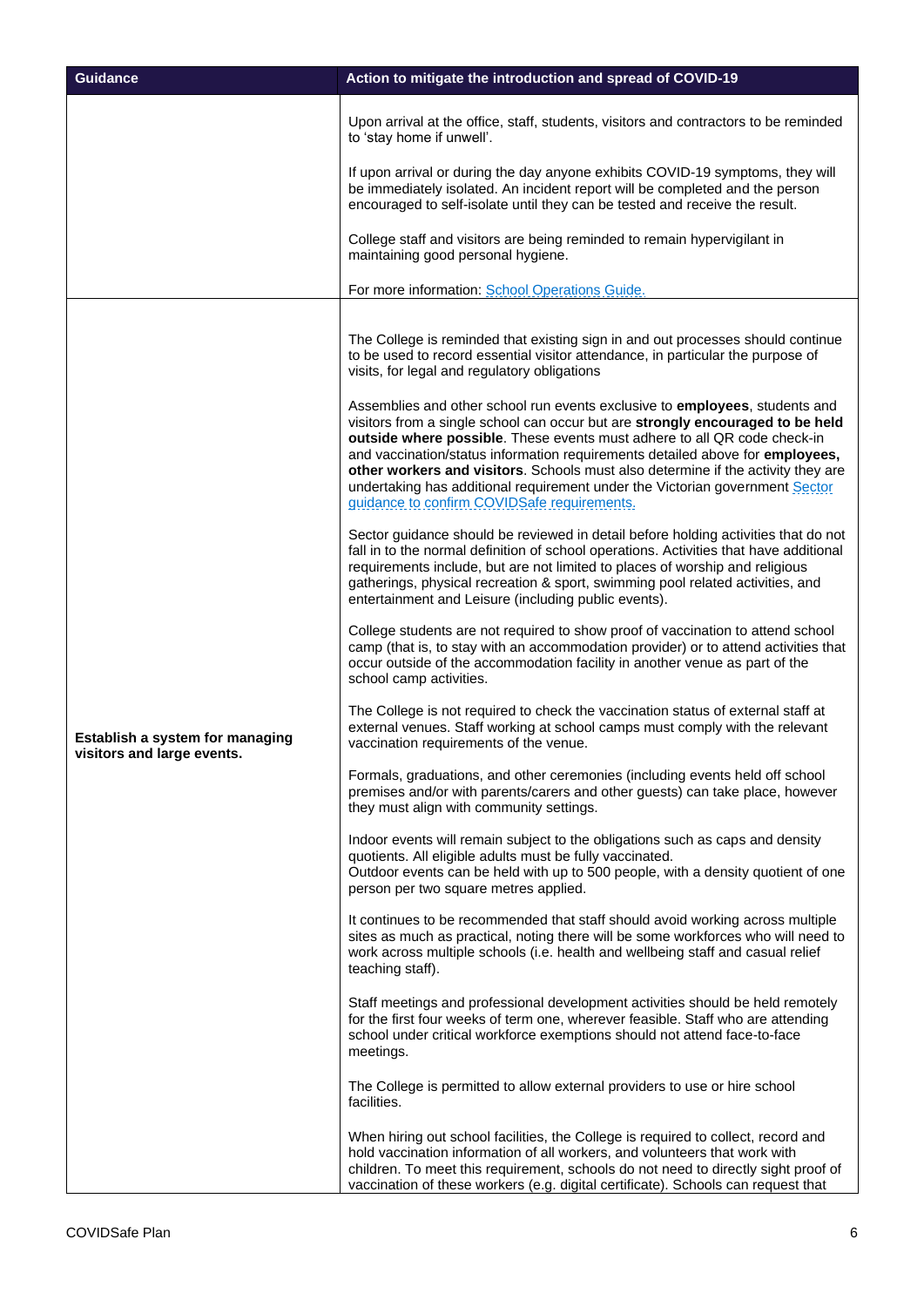| <b>Guidance</b>                                                                                                                                       | Action to mitigate the introduction and spread of COVID-19                                                                                                                                                                                                                                                                                                                                                                 |
|-------------------------------------------------------------------------------------------------------------------------------------------------------|----------------------------------------------------------------------------------------------------------------------------------------------------------------------------------------------------------------------------------------------------------------------------------------------------------------------------------------------------------------------------------------------------------------------------|
|                                                                                                                                                       | the hiring person or group provide a list with the names and vaccination status of<br>any workers.                                                                                                                                                                                                                                                                                                                         |
|                                                                                                                                                       | If an external party is using the College facilities during school hours, mixing<br>between external parties and College staff and students should be minimised (for<br>example, ideally a swim school would have exclusive use of a school pool and<br>change room).                                                                                                                                                      |
|                                                                                                                                                       | When unsure, providers should be directed to the Victorian government Sector<br>guidance to confirm COVIDSafe requirements.                                                                                                                                                                                                                                                                                                |
|                                                                                                                                                       | For more information: School Operations Guide.                                                                                                                                                                                                                                                                                                                                                                             |
|                                                                                                                                                       | Common rooms and areas accessed by the public (reception areas) in the<br>College office will be inspected and seating arrangements have been<br>staggered to promote physical distancing in line with one person for every<br>four square metres.<br>Floor marking have been introduced to maximise physical distancing.                                                                                                  |
| Configure communal work areas so                                                                                                                      | College staff and visitors are being reminded to remain hypervigilant in                                                                                                                                                                                                                                                                                                                                                   |
| that there is no more than one worker<br>per four square metres of enclosed<br>workspace, and employees are<br>spaced at least 1.5 metres apart. Also | maintaining good physical distancing, at all times.<br>Workstations, classrooms and reception areas will be reviewed and,<br>—<br>wherever possible, reconfigured or modified to reduce the risk of person-to-<br>person or person-to-surface transmission.                                                                                                                                                                |
| consider installing screens or<br>barriers.                                                                                                           | Shields, barriers and signage will be considered as part of the control<br>—<br>measures.                                                                                                                                                                                                                                                                                                                                  |
|                                                                                                                                                       | Density limits do not apply in classrooms and other spaces for the purposes<br>of student use, including corridors and other shared areas.<br>For more information:                                                                                                                                                                                                                                                        |
|                                                                                                                                                       | <b>School Operations Guide</b>                                                                                                                                                                                                                                                                                                                                                                                             |
|                                                                                                                                                       | Health and safety advice for all Victorian schools.<br>The College has implemented actions to reduce the congregation of adults<br>$\qquad \qquad$<br>around the school and ease congestion. The College has done this through<br>strategies such as the use of multiple entry/exit points, creating spaces for<br>egress in different areas of the College and appropriate signage to<br>communicate expected behaviours. |
| Minimise the build-up of employees<br>waiting to enter and exit the<br>workplace.                                                                     | The College communicates the strategies that are in place to parents<br>through local signage and school communications (e.g. letter and<br>newsletter) to remind staff, students and families of the need for behaviours<br>that support physical distancing.                                                                                                                                                             |
|                                                                                                                                                       | Stagger drop off and pick up times (noting operations of school hours should                                                                                                                                                                                                                                                                                                                                               |
|                                                                                                                                                       | be not disrupted).<br>Use of multiple entry and exit points to prevent concentrations of students<br>and minimise parents onsite.                                                                                                                                                                                                                                                                                          |
|                                                                                                                                                       | For more information: School Operations Guide.                                                                                                                                                                                                                                                                                                                                                                             |
|                                                                                                                                                       | College staff and adult visitors are being briefed to follow physical distancing<br>rules:                                                                                                                                                                                                                                                                                                                                 |
|                                                                                                                                                       | Remain at least 1.5 metres from other individuals wherever possible.                                                                                                                                                                                                                                                                                                                                                       |
|                                                                                                                                                       | Only have one person in small work areas.                                                                                                                                                                                                                                                                                                                                                                                  |
|                                                                                                                                                       | Avoid shaking hands, hugging or touching others.<br>-<br>Hold meetings outside in the open air if possible.<br>-                                                                                                                                                                                                                                                                                                           |
| Provide training to staff on physical                                                                                                                 | Always use good hand and cough/sneeze hygiene.<br>$\qquad \qquad -$                                                                                                                                                                                                                                                                                                                                                        |
| distancing expectations while working                                                                                                                 | Eat lunch outside rather than indoors if possible.<br>-                                                                                                                                                                                                                                                                                                                                                                    |
| and socialising (e.g. during<br>lunchbreaks).                                                                                                         | Don't share food or drinks in the workplace.<br>-                                                                                                                                                                                                                                                                                                                                                                          |
|                                                                                                                                                       | Practise the hygiene and cleaning protocols detailed in this plan.<br>Staff should reduce as far as possible the use of common areas such as<br>$\overline{\phantom{0}}$                                                                                                                                                                                                                                                   |
|                                                                                                                                                       | staff rooms.                                                                                                                                                                                                                                                                                                                                                                                                               |
|                                                                                                                                                       | Staff should eat and drink outside wherever possible and practicable.                                                                                                                                                                                                                                                                                                                                                      |
|                                                                                                                                                       | Density limits of one person per four square metres apply to staff areas such<br>as staff lunchrooms and areas accessed by the public, such as reception<br>areas.                                                                                                                                                                                                                                                         |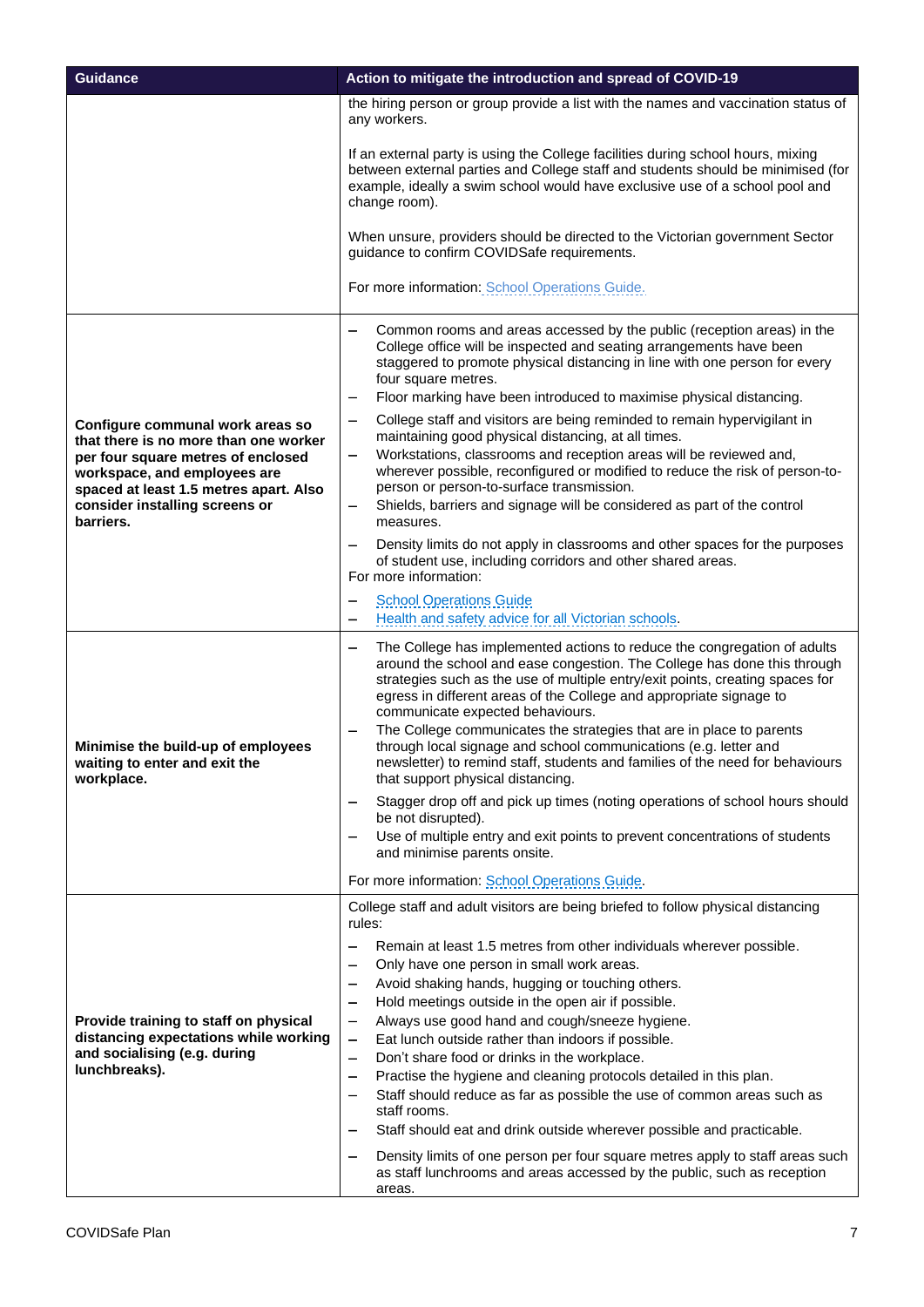| <b>Guidance</b>                                                                                                                                                                                                                         | Action to mitigate the introduction and spread of COVID-19                                                                                                                                                                                                                                                                                                                                                                                                                                                                                                                                                                                                                                                                                                                                                                                                                                                                                                                                                                                                                                                                                                                                                                                                                                                                                                                                                                                                                                                                                                                         |
|-----------------------------------------------------------------------------------------------------------------------------------------------------------------------------------------------------------------------------------------|------------------------------------------------------------------------------------------------------------------------------------------------------------------------------------------------------------------------------------------------------------------------------------------------------------------------------------------------------------------------------------------------------------------------------------------------------------------------------------------------------------------------------------------------------------------------------------------------------------------------------------------------------------------------------------------------------------------------------------------------------------------------------------------------------------------------------------------------------------------------------------------------------------------------------------------------------------------------------------------------------------------------------------------------------------------------------------------------------------------------------------------------------------------------------------------------------------------------------------------------------------------------------------------------------------------------------------------------------------------------------------------------------------------------------------------------------------------------------------------------------------------------------------------------------------------------------------|
|                                                                                                                                                                                                                                         | All College staff on site are trained in the 'School and Early Childhood Infection<br>Prevention and Control During Coronavirus (COVID-19)' eLearn module.                                                                                                                                                                                                                                                                                                                                                                                                                                                                                                                                                                                                                                                                                                                                                                                                                                                                                                                                                                                                                                                                                                                                                                                                                                                                                                                                                                                                                         |
|                                                                                                                                                                                                                                         | For more information: Guidance on hygiene and physical distancing.                                                                                                                                                                                                                                                                                                                                                                                                                                                                                                                                                                                                                                                                                                                                                                                                                                                                                                                                                                                                                                                                                                                                                                                                                                                                                                                                                                                                                                                                                                                 |
| Review delivery protocols to limit<br>contact between delivery drivers and<br>staff.                                                                                                                                                    | Delivery drivers are being advised to follow physical distancing, hygiene and<br>$\overline{\phantom{m}}$<br>cleaning protocols detailed in this plan.<br>Designated delivery areas are being clearly signposted at entry points to<br>$\qquad \qquad -$<br>minimise contact.<br>College staff and visitors are being reminded to remain hypervigilant in<br>$\overline{\phantom{m}}$<br>maintaining good personal hygiene, at all times.<br>For more information: School Operations Guide.                                                                                                                                                                                                                                                                                                                                                                                                                                                                                                                                                                                                                                                                                                                                                                                                                                                                                                                                                                                                                                                                                        |
| Where relevant, ensure clear and<br>visible signage in areas open to the<br>general public that specifies<br>maximum occupancy of the space, as<br>determined by the 'four square metre'<br>rules and 1.5 metre physical<br>distancing. | Approved DH signage for schools and offices to be placed in clear and<br>$\qquad \qquad$<br>visible locations to promote physical distancing and good hygiene practices.<br>For more information: School Operations Guide.                                                                                                                                                                                                                                                                                                                                                                                                                                                                                                                                                                                                                                                                                                                                                                                                                                                                                                                                                                                                                                                                                                                                                                                                                                                                                                                                                         |
| <b>Guidance</b>                                                                                                                                                                                                                         | Action to ensure effective record keeping                                                                                                                                                                                                                                                                                                                                                                                                                                                                                                                                                                                                                                                                                                                                                                                                                                                                                                                                                                                                                                                                                                                                                                                                                                                                                                                                                                                                                                                                                                                                          |
| <b>Record keeping</b>                                                                                                                                                                                                                   |                                                                                                                                                                                                                                                                                                                                                                                                                                                                                                                                                                                                                                                                                                                                                                                                                                                                                                                                                                                                                                                                                                                                                                                                                                                                                                                                                                                                                                                                                                                                                                                    |
| Establish a process to record the<br>attendance of customers, clients,<br>visitors, workplace inspectors and<br>delivery drivers. This information will<br>assist employers to identify close<br>contacts.                              | The use of Service Victoria QR codes for electronic record keeping is now<br>mandatory in all schools to enable the effective contact tracing of any COVID-19<br>cases.<br>College visitors are required to check in with a QR code when entering<br>school buildings, but not school grounds.<br>Other workers are required to check in with a QR code.<br>The College can permit parents to enter buildings on site for student pick-up<br>and drop-off, providing sufficient QR code locations are available for parents<br>to check in. Where this is not possible, parents should not be permitted to<br>enter buildings for pick-up and drop-off.<br>Employees are not required to check in with a QR code<br>- Further information about QR code set-up can be found at Register to use<br>the Victorian Government QR code service.<br>Upon arrival at the school/office, all visitors, contractors, staff and students are<br>being asked to confirm that they have not:<br>experienced fever or flu-like symptoms, such as coughing, sore throat and<br>fatigue<br>experienced shortness of breath<br>returned from overseas in the last 14 days (there are additional requirements<br>in place for students and families who arrive from overseas - both returning<br>local students and international students - refer to Victorian Border Crossing<br>Order 2022 (No. 3) for current requirements.<br>been in close contact with someone with a confirmed case of COVID-19<br>been required to remain in isolation.<br>For more information: School Operations Guide. |
| Provide guidance to staff on the<br>effective use of the workplace OHS<br>reporting system (where available).                                                                                                                           | COVID-19 related reporting is communicated to staff via a staff meeting.<br>$\overline{\phantom{0}}$<br>Staff are advised to notify the College principal, College nurse or office<br>manager remotely and complete an incident report form on the CEVN<br>website.<br>Medical advice and testing should be sought immediately.<br>$\qquad \qquad -$<br>For more information: School Operations Guide.                                                                                                                                                                                                                                                                                                                                                                                                                                                                                                                                                                                                                                                                                                                                                                                                                                                                                                                                                                                                                                                                                                                                                                             |
| <b>Guidance</b>                                                                                                                                                                                                                         | Action to prepare for your response                                                                                                                                                                                                                                                                                                                                                                                                                                                                                                                                                                                                                                                                                                                                                                                                                                                                                                                                                                                                                                                                                                                                                                                                                                                                                                                                                                                                                                                                                                                                                |
| Preparing your response to a suspected or confirmed COVID-19 case                                                                                                                                                                       |                                                                                                                                                                                                                                                                                                                                                                                                                                                                                                                                                                                                                                                                                                                                                                                                                                                                                                                                                                                                                                                                                                                                                                                                                                                                                                                                                                                                                                                                                                                                                                                    |
| Prepare or update your business<br>continuity plan to consider the<br>impacts of an outbreak and potential<br>closure of the workplace.                                                                                                 | The College has considered:<br>preparing for absenteeism of staff due to quarantine or self-isolation while<br>waiting for test results<br>key dependencies                                                                                                                                                                                                                                                                                                                                                                                                                                                                                                                                                                                                                                                                                                                                                                                                                                                                                                                                                                                                                                                                                                                                                                                                                                                                                                                                                                                                                        |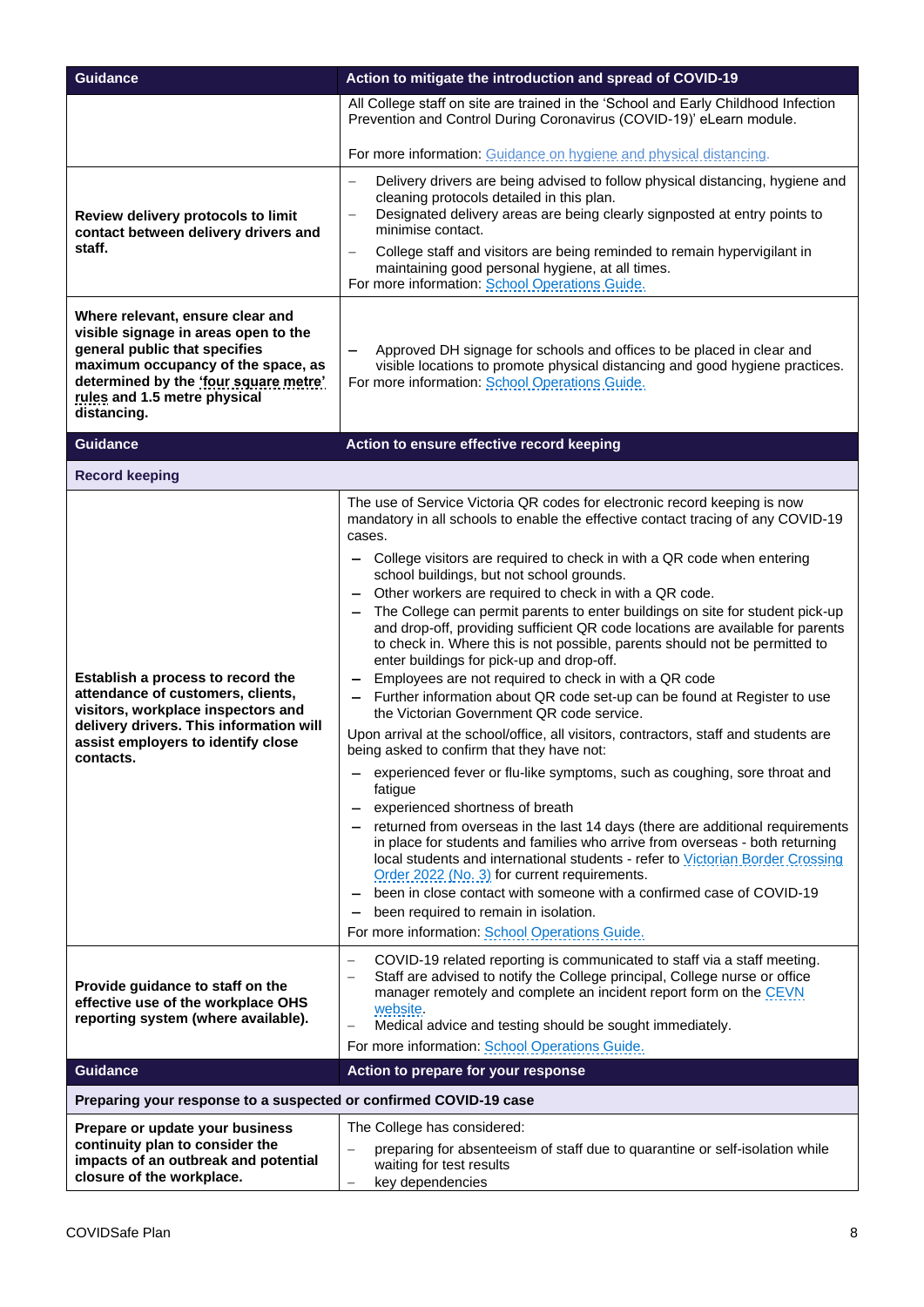| <b>Guidance</b>                                                                                                                                              | Action to mitigate the introduction and spread of COVID-19                                                                                                                                                                                                                                                                                                                                                                                                                                                                                                                                                                                                                                                                                                                                                                                                                                                                                                                                                                                                                                                                                                                                                                                                                                                                                                                                                                                                                                                                                                                                                                                                                                                                                                                                                       |
|--------------------------------------------------------------------------------------------------------------------------------------------------------------|------------------------------------------------------------------------------------------------------------------------------------------------------------------------------------------------------------------------------------------------------------------------------------------------------------------------------------------------------------------------------------------------------------------------------------------------------------------------------------------------------------------------------------------------------------------------------------------------------------------------------------------------------------------------------------------------------------------------------------------------------------------------------------------------------------------------------------------------------------------------------------------------------------------------------------------------------------------------------------------------------------------------------------------------------------------------------------------------------------------------------------------------------------------------------------------------------------------------------------------------------------------------------------------------------------------------------------------------------------------------------------------------------------------------------------------------------------------------------------------------------------------------------------------------------------------------------------------------------------------------------------------------------------------------------------------------------------------------------------------------------------------------------------------------------------------|
|                                                                                                                                                              | delivery of essential services<br>$\overbrace{\phantom{12322111}}$                                                                                                                                                                                                                                                                                                                                                                                                                                                                                                                                                                                                                                                                                                                                                                                                                                                                                                                                                                                                                                                                                                                                                                                                                                                                                                                                                                                                                                                                                                                                                                                                                                                                                                                                               |
|                                                                                                                                                              | communications during a critical incident.<br>$\overline{\phantom{a}}$                                                                                                                                                                                                                                                                                                                                                                                                                                                                                                                                                                                                                                                                                                                                                                                                                                                                                                                                                                                                                                                                                                                                                                                                                                                                                                                                                                                                                                                                                                                                                                                                                                                                                                                                           |
|                                                                                                                                                              | For more information:                                                                                                                                                                                                                                                                                                                                                                                                                                                                                                                                                                                                                                                                                                                                                                                                                                                                                                                                                                                                                                                                                                                                                                                                                                                                                                                                                                                                                                                                                                                                                                                                                                                                                                                                                                                            |
|                                                                                                                                                              | Coronavirus: School Closure - Reactive Communications Pack.<br>$\overline{\phantom{0}}$                                                                                                                                                                                                                                                                                                                                                                                                                                                                                                                                                                                                                                                                                                                                                                                                                                                                                                                                                                                                                                                                                                                                                                                                                                                                                                                                                                                                                                                                                                                                                                                                                                                                                                                          |
| Prepare to assist the DH with contact<br>tracing, and providing staff and visitor<br>records to support contact tracing.                                     | Administration staff will be able to provide visitor, contractor, staff and<br>$\overline{\phantom{0}}$<br>student records from the period of 48 hours prior to the onset of symptoms in<br>a suspected case of COVID-19. This will assist with contact tracing should<br>someone test positive.<br>Education contact tracing will no longer be a requirement, and a daily<br>$\overline{\phantom{0}}$<br>notification (where applicable) will be provided to the affected<br>group/cohort/year level or to the whole school where a student or staff<br>member has (or multiple students or staff members) have returned a positive<br>COVID-19 test result and had attended the school.<br>For more information: School Operations Guide.                                                                                                                                                                                                                                                                                                                                                                                                                                                                                                                                                                                                                                                                                                                                                                                                                                                                                                                                                                                                                                                                      |
| Prepare to undertake cleaning and<br>disinfection at your business<br>premises. Assess whether the<br>workplace or parts of the workplace<br>must be closed. | If a confirmed or suspected COVID-19 case has been in the workplace,<br>routine cleaning to take place in accordance with DHHS guidelines.<br>The College will follow directions provided by the DHHS regarding partial or<br>$\overline{\phantom{m}}$<br>full College closure.<br>For more information: Infectious Cleaning Guidelines.                                                                                                                                                                                                                                                                                                                                                                                                                                                                                                                                                                                                                                                                                                                                                                                                                                                                                                                                                                                                                                                                                                                                                                                                                                                                                                                                                                                                                                                                         |
| Prepare for how you will manage a<br>suspected or confirmed case in an<br>employee during work hours.                                                        | If a College staff member or student is suspected of having COVID-19:<br>isolate the person immediately<br>notify the school leadership team<br>notify the College nurse<br>complete an incident report form<br>make arrangements for the person to travel home and to be tested. Advise<br>them to self-isolate until the test result is received<br>continue with enhanced cleaning regime until the outcome of the case is<br>known<br>if the case is positive, facilitate a 'routine' clean of the facilities as per the<br><b>Infectious Cleaning Guidelines</b><br>notify anyone potentially at risk to self-isolate and to also be tested.<br>If a College student or staff member tests positive to COVID19, either through<br>RA test or PCR test:<br>they must isolate at home or in private accommodation for 7 days (inclusive<br>of weekends) and do not attend school during this period<br>They must inform the College that they have tested positive to COVID-19<br>$\qquad \qquad -$<br>A negative test is not required to return to school following completion of 7<br>$\overline{\phantom{0}}$<br>days of isolation.<br>The College must report positive student cases via<br>the VicEd COVID Tool.<br>College staff members must report a positive test result and submit a leave<br>request.<br>The College will notify the College community that there has been a case at<br>the College using the communication templates available.<br>If a College student or staff member is a household contact or house-like contact<br>they must:<br>Notify the College that they are a household or household-like contact follow<br>the Checklist for COVID contacts.<br>College students must quarantine for 7 days (inclusive of weekends) and<br>must not attend school during this period. |
|                                                                                                                                                              | College staff members must quarantine for 7 days (inclusive of weekends)<br>and must not attend school during this period unless a critical work<br>exemption has been agreed (see Page 8 of the <b>School Operations Guide</b> ,<br>Exemptions for staff who are household contacts).                                                                                                                                                                                                                                                                                                                                                                                                                                                                                                                                                                                                                                                                                                                                                                                                                                                                                                                                                                                                                                                                                                                                                                                                                                                                                                                                                                                                                                                                                                                           |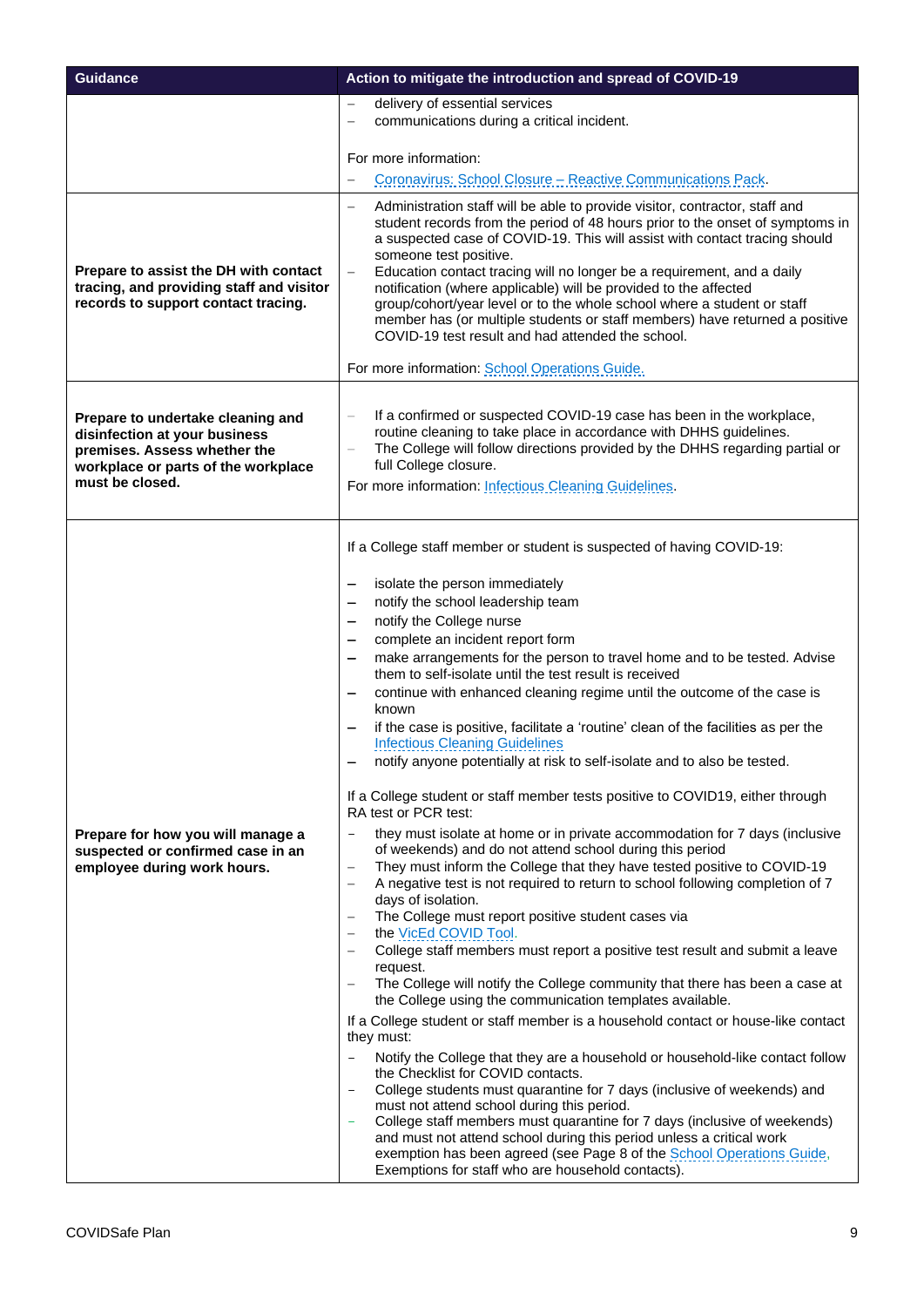| <b>Guidance</b>                                                                                                                                                                                                                                       | Action to mitigate the introduction and spread of COVID-19                                                                                                                                                                                                                                                                                                                                                                                                                                                                                                                                                                                                                                                                                                                                                                                                                                                                                                                                                                                                                                                                                                                                                                                                                                                                                                                                                                                                                                                                                                                                                                                                                                                                                                                                              |
|-------------------------------------------------------------------------------------------------------------------------------------------------------------------------------------------------------------------------------------------------------|---------------------------------------------------------------------------------------------------------------------------------------------------------------------------------------------------------------------------------------------------------------------------------------------------------------------------------------------------------------------------------------------------------------------------------------------------------------------------------------------------------------------------------------------------------------------------------------------------------------------------------------------------------------------------------------------------------------------------------------------------------------------------------------------------------------------------------------------------------------------------------------------------------------------------------------------------------------------------------------------------------------------------------------------------------------------------------------------------------------------------------------------------------------------------------------------------------------------------------------------------------------------------------------------------------------------------------------------------------------------------------------------------------------------------------------------------------------------------------------------------------------------------------------------------------------------------------------------------------------------------------------------------------------------------------------------------------------------------------------------------------------------------------------------------------|
|                                                                                                                                                                                                                                                       | If a College student or staff member has been in contact with a case of COVID-<br>19, including at school or at work, they must:                                                                                                                                                                                                                                                                                                                                                                                                                                                                                                                                                                                                                                                                                                                                                                                                                                                                                                                                                                                                                                                                                                                                                                                                                                                                                                                                                                                                                                                                                                                                                                                                                                                                        |
|                                                                                                                                                                                                                                                       | If asymptomatic, students and staff should continue to attend school and<br>monitor for symptoms.<br>If symptomatic, all students/staff must stay/return home, take a rapid antigen<br>test, or get a PCR test if a rapid antigen testing kit unavailable.<br>On receipt of a negative test result, and if well enough, the student/staff<br>member can return to school.<br>If staff/students are too unwell to attend school, usual leave/absence policies<br>apply. Follow the Checklist for COVID contacts.<br>The College is not required to seek rapid antigen test results from the<br>students or staff unless a positive test is returned.<br>For more information:<br><b>School Operations Guide.</b><br>Coronavirus: School Closure - Reactive Communications Pack.                                                                                                                                                                                                                                                                                                                                                                                                                                                                                                                                                                                                                                                                                                                                                                                                                                                                                                                                                                                                                          |
| Prepare to notify workforce and site<br>visitors of a confirmed or suspected<br>case.                                                                                                                                                                 | Follow the Coronavirus: School Closure - Reactive Communications Pack.<br>For all suspected COVID-19 cases, the employer will inform all staff not in<br>close contact to be vigilant about the onset of symptoms.                                                                                                                                                                                                                                                                                                                                                                                                                                                                                                                                                                                                                                                                                                                                                                                                                                                                                                                                                                                                                                                                                                                                                                                                                                                                                                                                                                                                                                                                                                                                                                                      |
| <b>Guidance</b>                                                                                                                                                                                                                                       | Action to mitigate the introduction and spread of COVID-19                                                                                                                                                                                                                                                                                                                                                                                                                                                                                                                                                                                                                                                                                                                                                                                                                                                                                                                                                                                                                                                                                                                                                                                                                                                                                                                                                                                                                                                                                                                                                                                                                                                                                                                                              |
| <b>VCE/VCAL (including VET in secondary schools) assessments</b>                                                                                                                                                                                      |                                                                                                                                                                                                                                                                                                                                                                                                                                                                                                                                                                                                                                                                                                                                                                                                                                                                                                                                                                                                                                                                                                                                                                                                                                                                                                                                                                                                                                                                                                                                                                                                                                                                                                                                                                                                         |
|                                                                                                                                                                                                                                                       | Existing control measures listed above will apply with the following additional considerations:                                                                                                                                                                                                                                                                                                                                                                                                                                                                                                                                                                                                                                                                                                                                                                                                                                                                                                                                                                                                                                                                                                                                                                                                                                                                                                                                                                                                                                                                                                                                                                                                                                                                                                         |
| <b>Hygiene</b>                                                                                                                                                                                                                                        |                                                                                                                                                                                                                                                                                                                                                                                                                                                                                                                                                                                                                                                                                                                                                                                                                                                                                                                                                                                                                                                                                                                                                                                                                                                                                                                                                                                                                                                                                                                                                                                                                                                                                                                                                                                                         |
| In areas or workplaces where it is<br>required, ensure all staff wear a face<br>covering and/or required PPE, unless<br>a lawful exception applies. Ensure<br>adequate face coverings and PPE are<br>available to staff who do not have<br>their own. | For VCE/VCAL settings, the Victorian Chief Health Officer:<br>For all school settings:<br>College teachers will be required to always wear masks indoors when not<br>actively teaching or communicating with students. Masks are not compulsory<br>for teachers and staff outdoors.<br>College students in Year 7 to Year 10 and above must wear a face mask<br>indoors at school, unless a lawful exception applies. Students must wear<br>face masks even if vaccinated. Students are not required to wear masks<br>outside.<br>When attending outdoor school camps and excursions, face masks are not<br>mandatory, unless physical distancing cannot be maintained. Face masks<br>must continue to be worn when indoors on camps and excursions.<br>Everyone must wear a face mask when travelling to and from school on<br>public transport, taxis or ride share vehicles.<br>College staff must wear a face mask in all indoor settings, except where<br>removal of a face mask is necessary for effective communication.<br>College visitors aged eight and above must wear a face mask in all indoor<br>spaces, unless a lawful exception applies.<br>A face mask must cover the nose and mouth. Face shields, scarves or bandanas<br>do not meet these requirements.<br>There are a number of lawful reasons for not wearing a face mask, including for<br>staff and students who are unable to wear a face mask due to the nature of their<br>disability, medical or mental health condition. Parent/carers of a student/s who<br>meet the criteria for an exception must provide their approval in writing for their<br>children to not wear a mask to the school.<br>There is no requirement for a letter for medical exception for not wearing a face<br>mask from a medical practitioner. |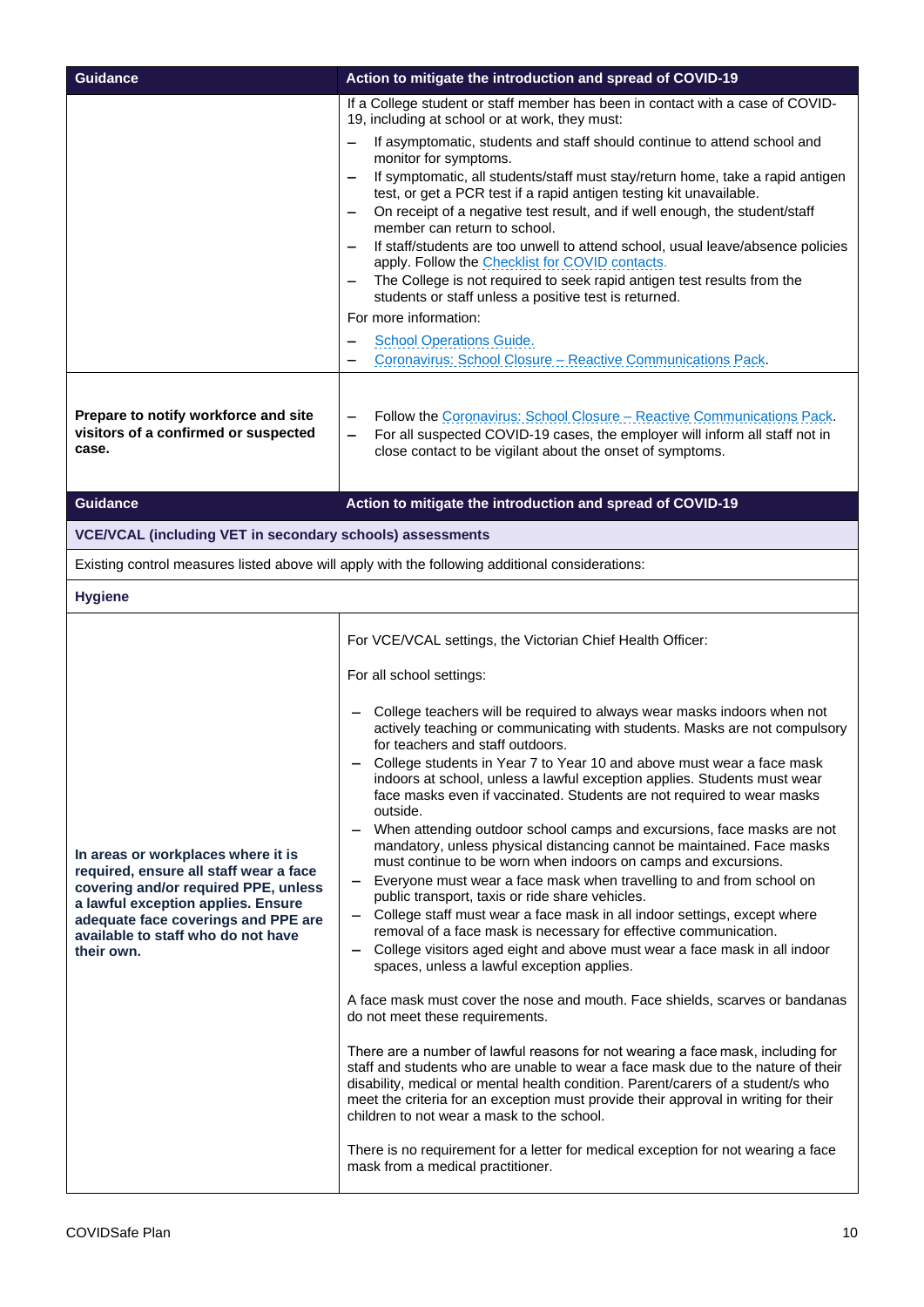| <b>Guidance</b>                                                                                                                                                                | Action to mitigate the introduction and spread of COVID-19                                                                                                                                                                                                                                                                                                                                                                                                                                                                                                                                                                                                                                                                                                                                                                                                                                                                                                                                                                                                                                                                                                                                                                                                                                                                       |
|--------------------------------------------------------------------------------------------------------------------------------------------------------------------------------|----------------------------------------------------------------------------------------------------------------------------------------------------------------------------------------------------------------------------------------------------------------------------------------------------------------------------------------------------------------------------------------------------------------------------------------------------------------------------------------------------------------------------------------------------------------------------------------------------------------------------------------------------------------------------------------------------------------------------------------------------------------------------------------------------------------------------------------------------------------------------------------------------------------------------------------------------------------------------------------------------------------------------------------------------------------------------------------------------------------------------------------------------------------------------------------------------------------------------------------------------------------------------------------------------------------------------------|
|                                                                                                                                                                                | Outside of lawful exceptions, schools must treat any deliberate and persistent<br>noncompliance with the face masks direction as a serious matter. Usual school<br>procedures for dealing with non-compliance with school rules should be followed.                                                                                                                                                                                                                                                                                                                                                                                                                                                                                                                                                                                                                                                                                                                                                                                                                                                                                                                                                                                                                                                                              |
|                                                                                                                                                                                | A face mask must cover the nose and mouth. Face shields, scarves or bandanas<br>do not meet these requirements. Schools will be provided with a supply of face<br>masks that meet the above requirements to provide to students and staff should<br>they be needed.                                                                                                                                                                                                                                                                                                                                                                                                                                                                                                                                                                                                                                                                                                                                                                                                                                                                                                                                                                                                                                                              |
|                                                                                                                                                                                | The College has considered the necessity of using shared equipment at<br>this time. Such items may include shared computers, class sets of<br>teaching and learning materials, and musical instruments. If used, strict<br>hand hygiene is being followed before and after use. Risk can be further<br>minimised by users of high-touch shared equipment wiping items down<br>where appropriate, for example using a disinfectant/detergent wipe or<br>cloth.                                                                                                                                                                                                                                                                                                                                                                                                                                                                                                                                                                                                                                                                                                                                                                                                                                                                    |
|                                                                                                                                                                                | The College has considered and implemented measures that may prevent or<br>significantly reduce the risk of infection transmission as outlined in COVID-19<br>transmission from air-circulating, wind-moving devices and activities. Measures<br>include physical distancing, moving outdoors, increasing ventilation, reducing the<br>number of people or reducing the length of time of the activity.<br>For more information: School Operations Guide.                                                                                                                                                                                                                                                                                                                                                                                                                                                                                                                                                                                                                                                                                                                                                                                                                                                                        |
| Replace high-touch communal items<br>with alternatives.                                                                                                                        | Progressive cleaning of high-touch surfaces throughout the school day is no<br>longer required, noting that schools have in place a range of complementary<br>COVIDSafe strategies to reduce transmission risk. The College will continue a<br>COVIDSafe routine and enhanced environmental cleaning and disinfection.<br>Consideration should be given to the management of high-touch surfaces such<br>as:<br>Keyboards<br>Plant and machinery<br>Sporting equipment<br>Wind and brass instruments, etc.<br>For more information:                                                                                                                                                                                                                                                                                                                                                                                                                                                                                                                                                                                                                                                                                                                                                                                              |
|                                                                                                                                                                                | <b>School Operations Guide.</b><br><b>Infectious Cleaning Guidelines.</b><br>Further advice on ways to reduce risk can be found in DH guidance: COVID-19                                                                                                                                                                                                                                                                                                                                                                                                                                                                                                                                                                                                                                                                                                                                                                                                                                                                                                                                                                                                                                                                                                                                                                         |
|                                                                                                                                                                                | transmission from air-circulating, wind-moving devices and activities.                                                                                                                                                                                                                                                                                                                                                                                                                                                                                                                                                                                                                                                                                                                                                                                                                                                                                                                                                                                                                                                                                                                                                                                                                                                           |
| <b>Cleaning</b>                                                                                                                                                                |                                                                                                                                                                                                                                                                                                                                                                                                                                                                                                                                                                                                                                                                                                                                                                                                                                                                                                                                                                                                                                                                                                                                                                                                                                                                                                                                  |
| Increase environmental cleaning<br>(including between changes of staff),<br>and ensure high-touch surfaces are<br>cleaned and disinfected regularly (at<br>least twice daily). | Cleaning service providers will be given a detailed schedule of essential<br>assessments planned to be undertaken for VCE/VCAL with as much notice<br>as possible, including the approximate number of students, areas occupied<br>and timetable.<br>Cleaning and disinfection of any shared equipment e.g. desks between<br>groups of students (where use of equipment in succession cannot be<br>avoided) to occur during VCE/VCAL assessments and preparation.<br>The College has closed spaces that are not needed and only use the<br>administrative and teaching spaces needed to maintain physical distancing<br>requirements and effective learning conditions.<br>To help us deliver any necessary deep cleaning, it's recommended that school<br>staff working on site:<br>keep desks neat and tidy<br>$\overline{\phantom{m}}$<br>file important documents before leaving each day<br>take personal belongings home each day (such as jackets, shoes, hats,<br>gloves and face masks)<br>do not leave food or food containers out in the open (such as tea bags,<br>biscuits, fruit, used cups, used cutlery)<br>store away shared and loose items (such as toys, musical instruments, and<br>sporting equipment)<br>keep personal cutlery in a sealed container, not left out on a workstation.<br>$\qquad \qquad -$ |